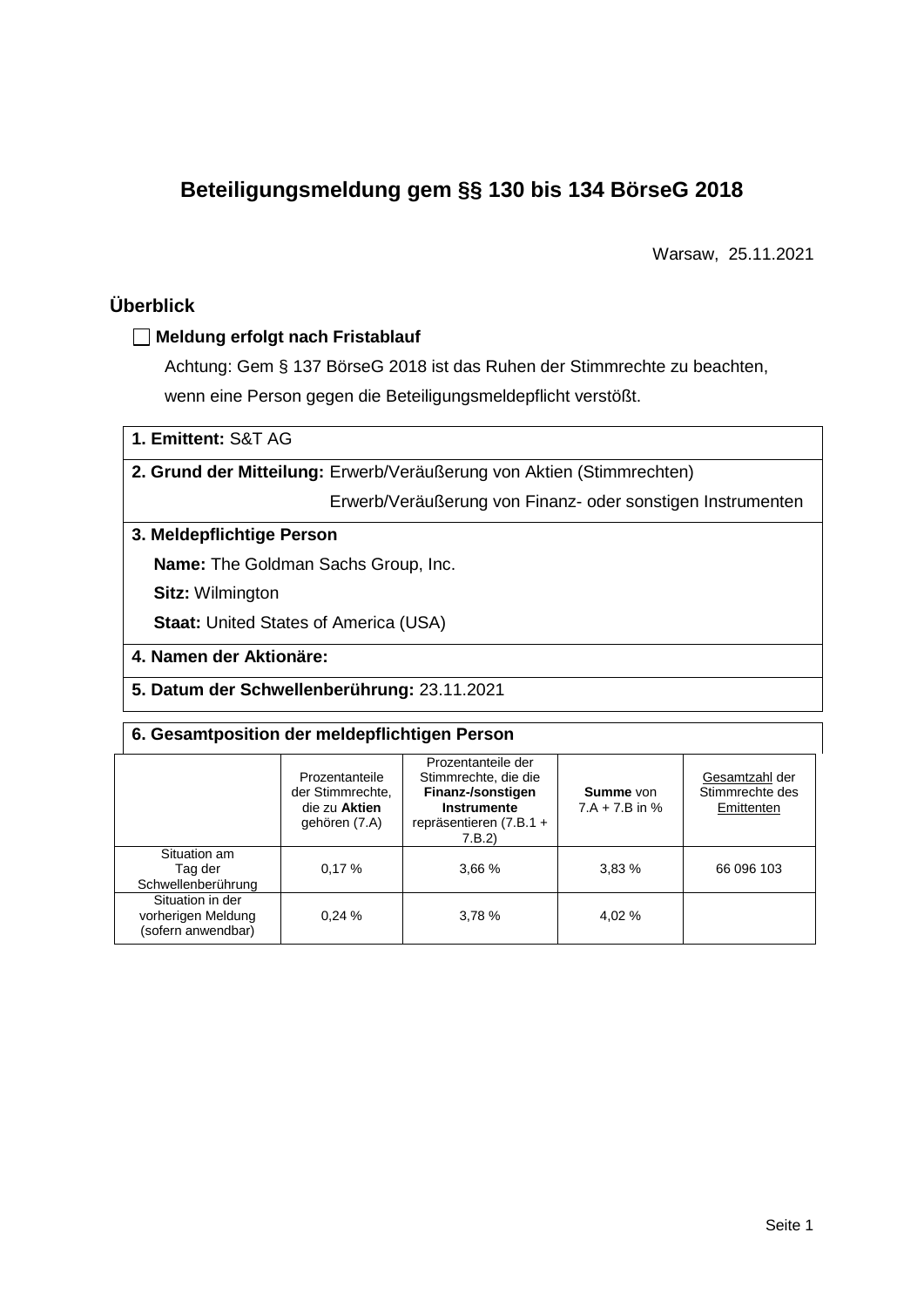# **Details**

## **7. Details über die gehaltenen Instrumente am Tag der Berührung der Schwelle:**

| A: Stimmrechte, die zu Aktien gehören |                                                         |                                      |                                           |                                      |  |  |
|---------------------------------------|---------------------------------------------------------|--------------------------------------|-------------------------------------------|--------------------------------------|--|--|
|                                       | Anzahl der Stimmrechte<br>Prozentanteil der Stimmrechte |                                      |                                           |                                      |  |  |
| <b>ISIN der Aktien</b>                | <b>Direkt</b><br>$(S$ 130 BörseG<br>2018)               | Indirekt<br>$(S$ 133 BörseG<br>2018) | <b>Direkt</b><br>$(S$ 130 BörseG<br>2018) | Indirekt<br>$(S$ 133 BörseG<br>2018) |  |  |
| AT0000A0E9W5                          |                                                         | 110 359                              |                                           | 0.17%                                |  |  |
| Subsumme A                            | 0.17%<br>110 359                                        |                                      |                                           |                                      |  |  |

| B 1: Finanzinstrumente / sonstige Instrumente gem § 131 Abs 1 Z 1 BörseG 2018 |                                                                                                                               |              |           |       |  |  |
|-------------------------------------------------------------------------------|-------------------------------------------------------------------------------------------------------------------------------|--------------|-----------|-------|--|--|
| Art des Instruments                                                           | Anzahl der Stimmrechte<br>Prozentanteil der<br>die erworben werden<br>Ausübungsfrist<br>Verfalldatum<br>Stimmrechte<br>können |              |           |       |  |  |
| Securities Lending                                                            | n.a.                                                                                                                          | n.a.         | 1 530 006 | 2.31% |  |  |
|                                                                               |                                                                                                                               | Subsumme B.1 | 1 530 006 | 2.31% |  |  |

| B 2: Finanzinstrumente / sonstige Instrumente gem § 131 Abs 1 Z 2 BörseG 2018                                                                                             |            |      |              |         |        |  |  |
|---------------------------------------------------------------------------------------------------------------------------------------------------------------------------|------------|------|--------------|---------|--------|--|--|
| Physisches oder<br>Anzahl der<br>Art des<br>Prozentanteil<br>Ausübungsfrist<br>Verfalldatum<br>Cash Settlement<br>Stimmrechte<br><b>Instruments</b><br>der<br>Stimmrechte |            |      |              |         |        |  |  |
| Swap                                                                                                                                                                      | 24.11.2031 | n.a. | Cash         | 870 879 | 1,32 % |  |  |
| Call Warrants                                                                                                                                                             | 31.12.2030 | n.a. | Cash         | 20 298  | 0.03%  |  |  |
|                                                                                                                                                                           |            |      | Subsumme B.2 | 891 177 | 1,35 % |  |  |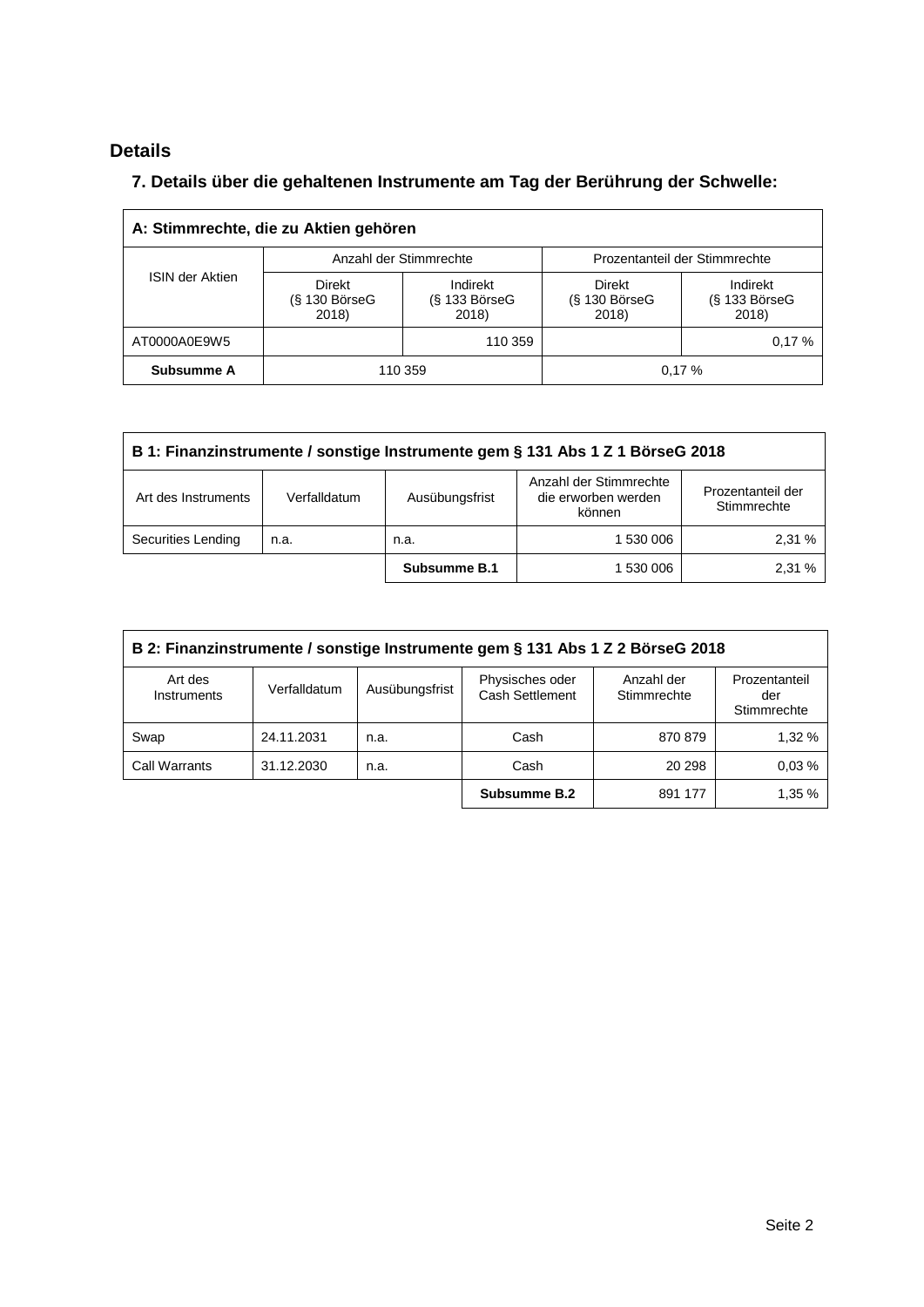## **8. Information in Bezug auf die meldepflichtige Person:**

Die meldepflichtige Person (Punkt 3) wird nicht von einer natürlichen/juristischen Person kontrolliert und kontrolliert auch keine andere Person, die direkt oder indirekt Instrumente am Emittenten hält.

 $\boxtimes$  Volle Kette der kontrollierten Unternehmen, über die die Stimmrechte und/oder Finanz-/sonstigen Instrumente gehalten werden, beginnend mit der obersten kontrollierenden natürlichen oder juristischen Person:

| <b>Ziffer</b>  | <b>Name</b>                                   | Direkt kontrolliert<br>durch Ziffer | Direkt gehaltene<br>Stimmrechte in<br>Aktien (%) | Direkt gehaltene<br>Finanz-<br>/sonstige<br>Instrumente (%) | <b>Total</b> von beiden<br>$(\%)$ |
|----------------|-----------------------------------------------|-------------------------------------|--------------------------------------------------|-------------------------------------------------------------|-----------------------------------|
| 1              | The Goldman<br>Sachs Group,<br>Inc.           |                                     |                                                  |                                                             |                                   |
| 2              | Goldman Sachs<br>(UK) L.L.C.                  | 1                                   | 0,03%                                            | 0,00%                                                       | 0,03%                             |
| 3              | Goldman Sachs<br>Group UK<br>Limited          | 2                                   |                                                  |                                                             |                                   |
| $\overline{4}$ | Goldman Sachs<br>International                | 3                                   | 0,14%                                            | 1,45 %                                                      | 1,59 %                            |
| 5              | Goldman Sachs<br>& Co. LLC                    | 1                                   | 0,00%                                            | 2,18 %                                                      | 2,18 %                            |
| 6              | <b>GSAM Holdings</b><br><b>LLC</b>            | 1                                   |                                                  |                                                             |                                   |
| 7              | Goldman Sachs<br>Asset<br>Management,<br>L.P. | 6                                   | 0,03%                                            | 0,00%                                                       | 0,03%                             |
| 8              | Goldman Sachs<br><b>Bank USA</b>              | 1                                   |                                                  |                                                             |                                   |
| 9              | Goldman Sachs<br>Bank Europe SE               | 8                                   | 0,00%                                            | 0,03%                                                       | 0,03%                             |
|                |                                               |                                     |                                                  |                                                             |                                   |

## **9. Im Falle von Stimmrechtsvollmacht**

Datum der Hauptversammlung: -

Stimmrechtsanteil nach der Hauptversammlung: - entspricht - Stimmrechten

## **10. Sonstige Kommentare:**

-

Warsaw am 25.11.2021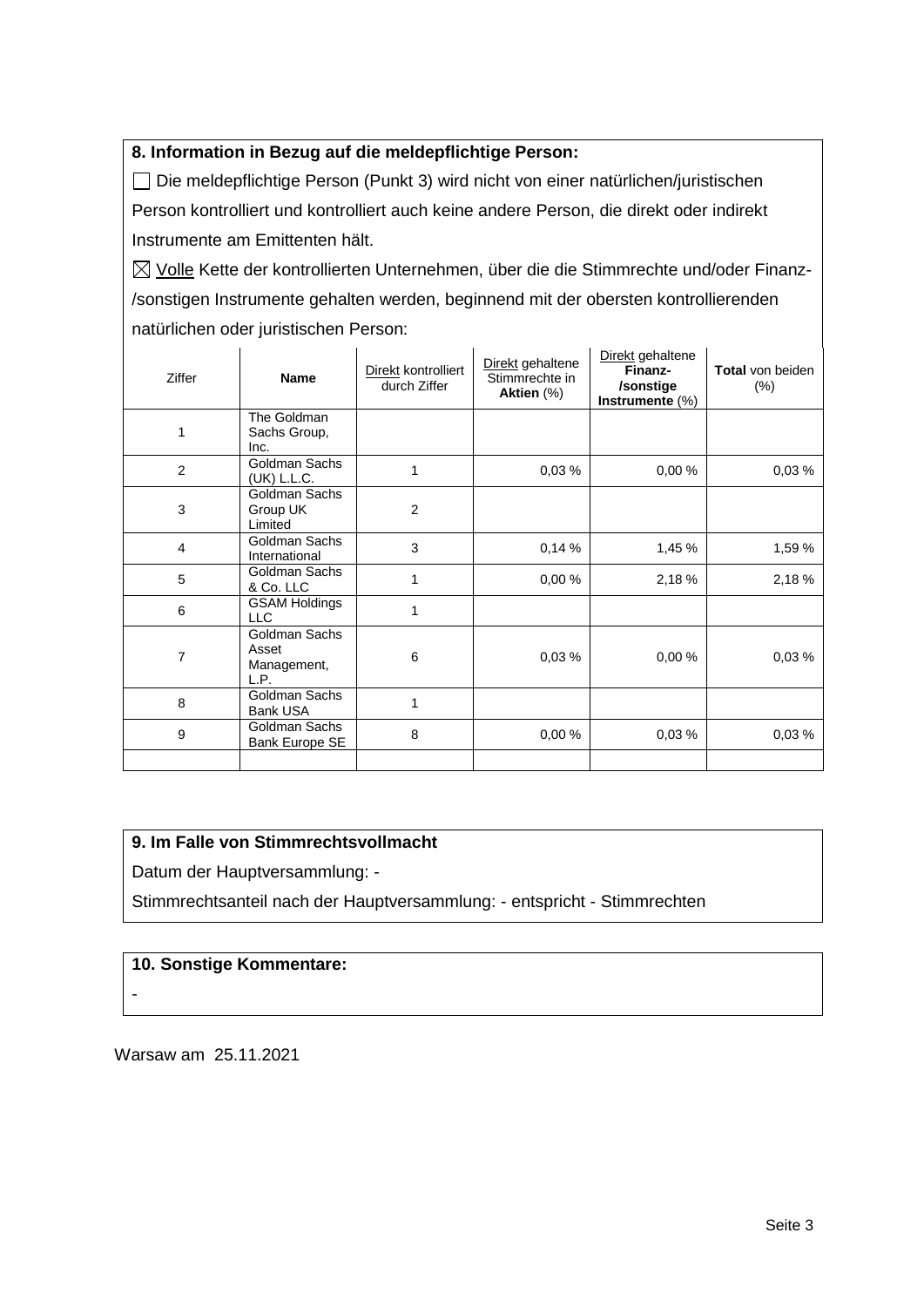# **Major holdings notification pursuant to Sec. 130 to 134 BörseG 2018**

Warsaw, 25.11.2021

## **Overview**

## **Notification made after deadline**

Caution: In case of violations of major holdings notification rules, please pay attention to Section 137 BörseG 2018 (Suspension of voting rights)

## **1. Issuer:** S&T AG

**2. Reason for the notification:** Acquisition or disposal of voting rights

Acquisition or disposal of financial/other instruments

#### **3. Person subject to notification obligation**

**Name:** The Goldman Sachs Group, Inc.

**City:** Wilmington

**Country:** United States of America (USA)

#### **4. Name of shareholder(s):**

#### **5. Date on which the threshold was crossed or reached:** 23.11.2021

#### **6. Total positions**

|                                                                                | % of voting rights<br>attached to<br>shares $(7.A)$ | % of voting rights<br>through<br>financial/other<br>instruments $(7.B.1 +$<br>7.B.2) | <b>Total</b> of both in %<br>$(7.A + 7.B)$ | Total number of<br>voting rights of<br>issuer |
|--------------------------------------------------------------------------------|-----------------------------------------------------|--------------------------------------------------------------------------------------|--------------------------------------------|-----------------------------------------------|
| Resulting situation on the<br>date on which threshold<br>was crossed / reached | 0.17%                                               | 3.66 %                                                                               | 3.83%                                      | 66 096 103                                    |
| Position of previous<br>notification (if applicable)                           | 0.24%                                               | 3,78 %                                                                               | 4.02 %                                     |                                               |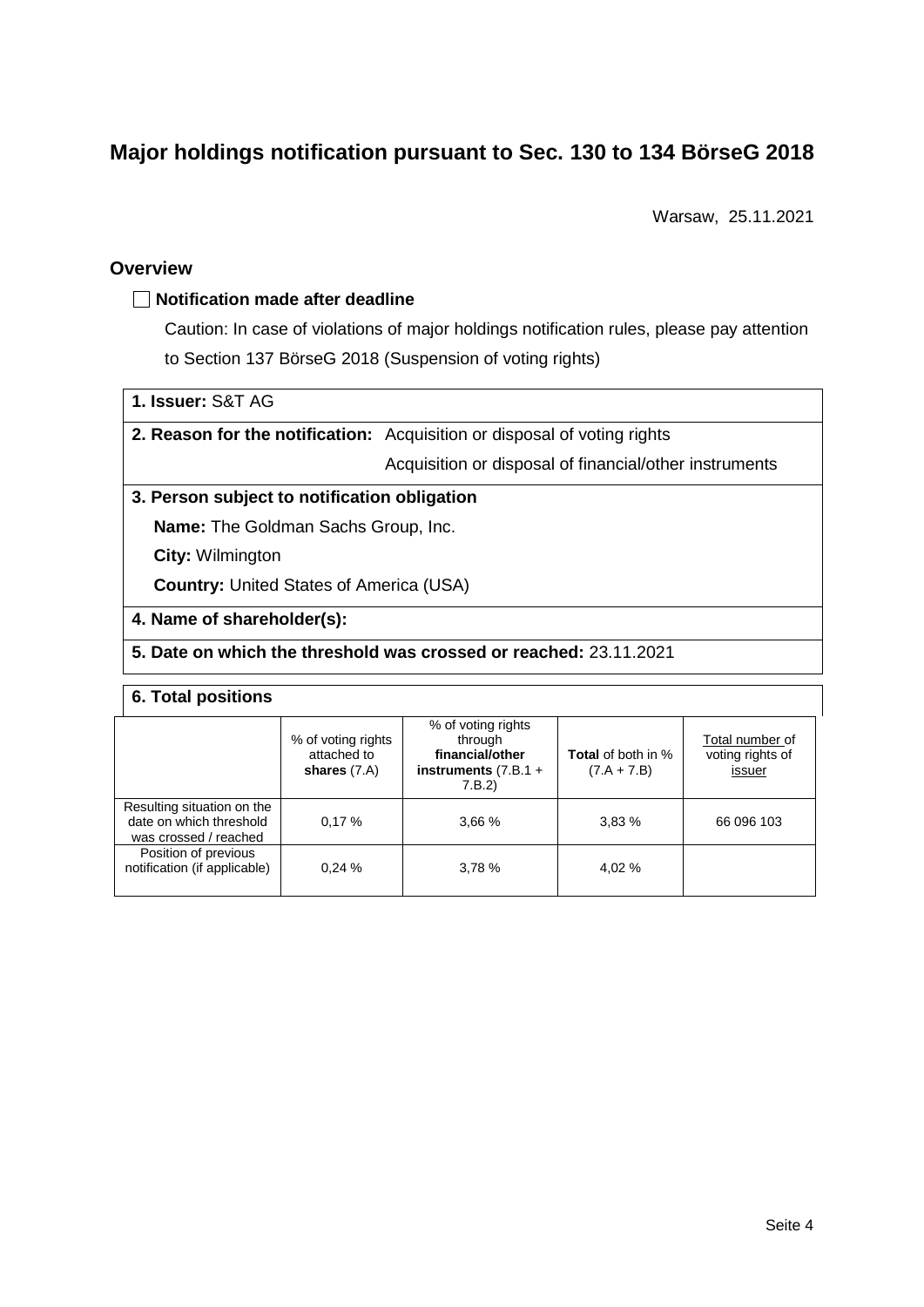# **Details**

## **7. Notified details of the resulting situation:**

| A: Voting rights attached to shares |                                    |                                      |                                    |                                      |  |  |
|-------------------------------------|------------------------------------|--------------------------------------|------------------------------------|--------------------------------------|--|--|
|                                     |                                    | Number of voting rights              | % of voting rights                 |                                      |  |  |
| <b>ISIN Code</b>                    | Direct<br>(Sec 130 BörseG<br>2018) | Indirect<br>(Sec 133 BörseG<br>2018) | Direct<br>(Sec 130 BörseG<br>2018) | Indirect<br>(Sec 133 BörseG<br>2018) |  |  |
| AT0000A0E9W5                        |                                    | 110 359                              |                                    | 0.17%                                |  |  |
| <b>SUBTOTAL A</b>                   | 110 359<br>0.17%                   |                                      |                                    |                                      |  |  |

| B 1: Financial / Other Instruments pursuant to Sec. 131 para. 1 No. 1 BörseG 2018 |                        |                     |                                                                                      |                    |  |
|-----------------------------------------------------------------------------------|------------------------|---------------------|--------------------------------------------------------------------------------------|--------------------|--|
| Type of instrument                                                                | <b>Expiration Date</b> | Exercise Period     | Number of voting<br>rights that may be<br>acquired if the<br>instrument is exercised | % of voting rights |  |
| Securities Lending                                                                | n.a.                   | n.a.                | 1 530 006                                                                            | 2,31 %             |  |
|                                                                                   |                        | <b>SUBTOTAL B.1</b> | 1 530 006                                                                            | 2.31 %             |  |

| B 2: Financial / Other Instruments pursuant to Sec. 131 para. 1 No. 2 BörseG 2018                                                                      |            |      |                     |         |        |  |  |
|--------------------------------------------------------------------------------------------------------------------------------------------------------|------------|------|---------------------|---------|--------|--|--|
| Physical /<br>Expiration<br>Exercise<br>Number of<br>% of voting<br>Type of instrument<br>Cash Settlement<br>rights<br>Period<br>voting rights<br>Date |            |      |                     |         |        |  |  |
| Swap                                                                                                                                                   | 24.11.2031 | n.a. | Cash                | 870 879 | 1,32 % |  |  |
| <b>Call Warrants</b>                                                                                                                                   | 31.12.2030 | n.a. | Cash                | 20 29 8 | 0.03%  |  |  |
|                                                                                                                                                        |            |      | <b>SUBTOTAL B.2</b> | 891 177 | 1,35 % |  |  |